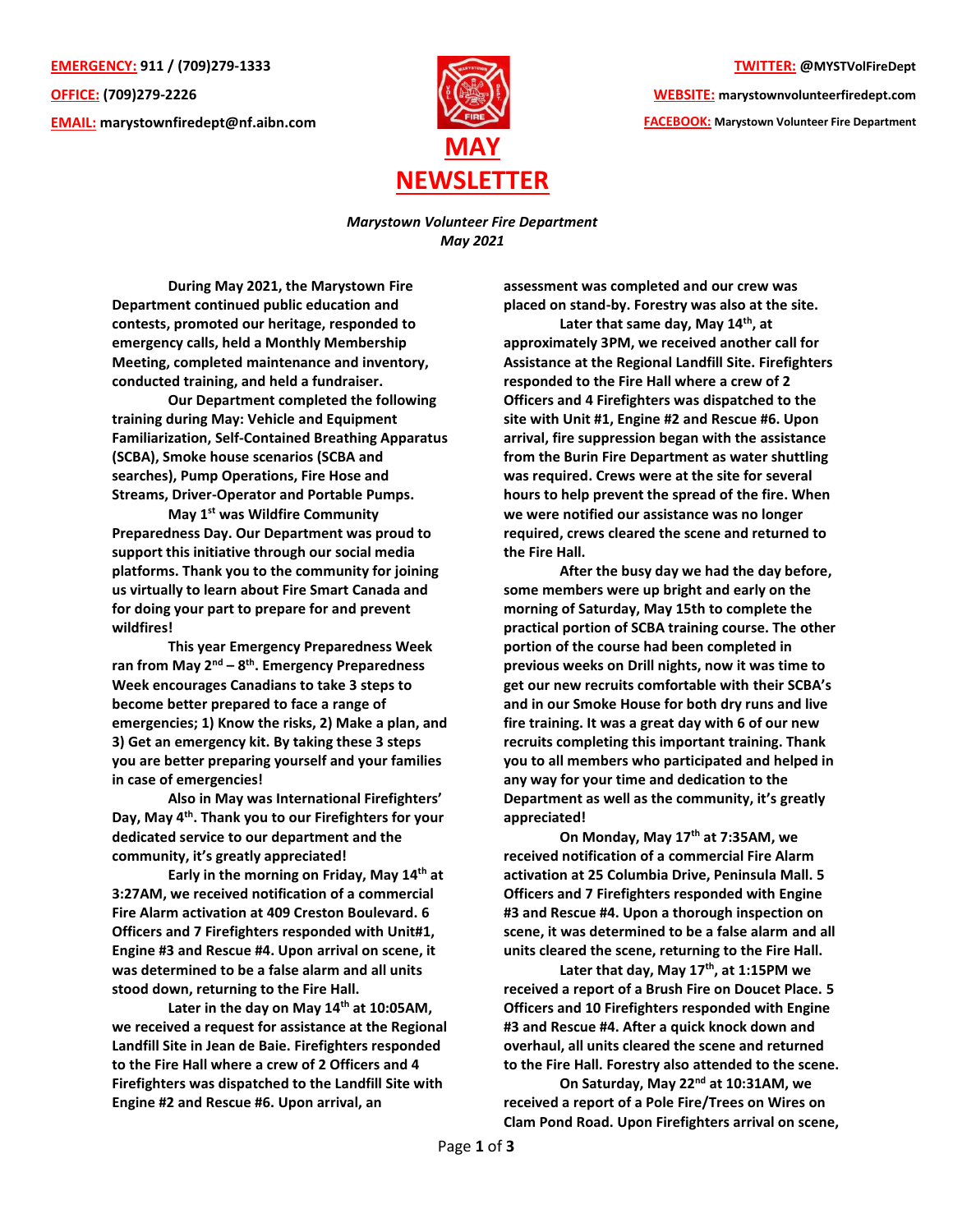**it was determined there was no longer a fire, however a tree had fallen onto the powerline. Rescue #4 stood down at the Hall while Engine #3 continued to the scene and remained on scene until Newfoundland Power arrived. Engine #3 then returned to the Fire Hall.**

**Later on May 22nd at 8:17PM, we received notification of a residential Fire Alarm activation at 25 Thompson Street. While on route to the Fire Hall we received another call informing us it was a false alarm and all Firefighters were cancelled in route.** 

**On Monday, May 25th at 6PM, we received a report of a Structure Fire on Bill Hodder's Road. 6 Officers and 16 Firefighters responded with Ladder #1, Engine #3 and Rescue #4. Once on scene, crews made quick work extinguishing a fire in the residence. Ventilation and overhaul activities were performed, crews then cleared the scene and all units returned to the Fire Hall. Marystown Ambulance, the Royal Canadian Mounted Police (RCMP) and Newfoundland Power also attended to the scene.**

**This month's Fire Prevention contest asked people to leave a tip on how to prevent outdoor fires. Over a dozen people took the opportunity to participate in the contest and Michael Kelly was the winner of the contest with his tip to "Make sure the Fire is out before leaving the area." Congratulations Michael! Thanks to everyone who took the time to take part, keep a look out for next month's contest!** 

**The Fire Hall roof replacement project also began in late-May. Thank you to the Town of Marystown and the Provincial Government for supporting this important project!**

**On Saturday, May 29th , the Fundraising Committee organized a Car Wash. With the tremendous support of the general public and our members, the fundraising effort following public health guidelines was very successful. The global pandemic has limited our fundraising activities. Thank you to the public and businesses for your support!**

**Later in the evening of May 29th , at 9:14PM we received another call for assistance at the Regional Landfill Site. Firefighters responded to the Hall where a crew of 2 Officers and 5 Firefighters was dispatched with Engine #2, Mobile #5 and Rescue #6. On scene, the crew was engaged in fire suppression activities. Once our assistance was no longer required, all units cleared the scene and returned to the Fire Hall.** 

**Early the next morning, May 30th at 5:05AM, we received another call regarding the Regional Landfill Site. Firefighters responded to the Fire Hall where 2 Officers were dispatched in Engine #2 to determine if our assistance was required on** 

**site by the Landfill crew. Engine #2 returned to the Fire Hall a short while later and all Firefighters stood down.** 

**The next call came on May 30th, at 8:29AM. The RCMP notified us of a response request to the Regional Landfill Site. Firefighters responded to the Hall where 2 Officers and 5 Firefighters were dispatched with Engine #2, Mobile #5 and Rescue #6. Once on scene, Officers met with the RCMP, Landfill and Forestry personnel. A plan was put in place and with the assistance of a water bomber, additional fire suppression efforts continued. Our crews remained on the scene for several hours before standing down and returning to the Fire Hall.** 

**To cap off an already busy weekend, on Sunday, May 30th at 9:50PM, an Officer came upon a Vehicle Fire on Route 210 at the top of Red Harbour hill. Firefighters responded to the Fire Hall where a crew of an Officer and 5 Firefighters was dispatched with Engine #3 and Mobile #5. Upon arrival on scene, crews faced an already fullyengulfed vehicle. Fire suppression efforts commenced, and after a quick knock down and overhaul, the crew cleared the scene and returned to the Fire Hall. The RCMP and Baine Harbour Fire Department also attended the scene to assist.** 

**This finished off a busy second half of the month for our members. While being a Volunteer Firefighter can take its toll on us, our members never fail to impress when showing their dedication to their work and our community. Thank you to all our members for your many hours of support this month and every month, without you all we would not be able to provide the level of service we do for our community - It does not go unnoticed and is greatly appreciated!** 



**Picture #1. Brush Fire on Doucet Place.**